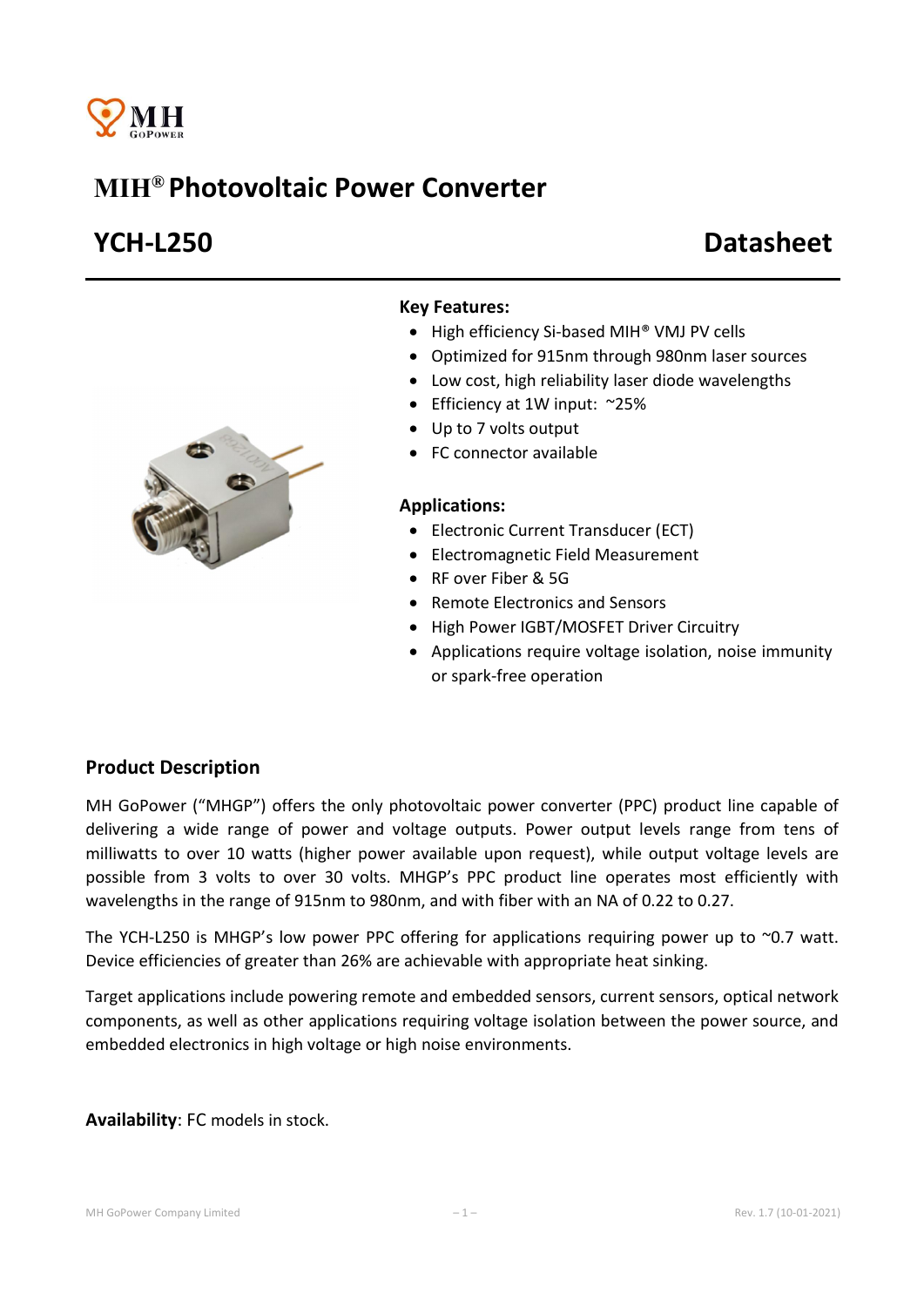

| Optical Power (mW) | 1,000 |  |
|--------------------|-------|--|
| Pmax (mW)          | 250.0 |  |
| $V$ max $(V)$      | 7.3   |  |
| $Imax$ (mA)        | 34.3  |  |
| Efficiency (%)     | 25%   |  |

### Electrical Characteristics \*

*\* Typical converter performance with ambient temp of ~25°C*

*\* Tested with 975 nm wavelength laser*

*\* PPC held in free space, with no additional heatsinking, or airflow*

Passive Heatsinking Option: Custom heatsinking can be easily applied to the YCH-L250 PPC to generate higher power output, and higher performance. Heatsink size will depend on the application's operating conditions and power requirements. The below summarizes the performance of the YCH-L250 PPC with 42 x 25 x 25 mm aluminum heatsink. An efficiency of ~24% with 3W input is achieved:

| Electrical Characteristics of YCH-L250 PPC with Passive Heatsinking ** |  |
|------------------------------------------------------------------------|--|
|------------------------------------------------------------------------|--|

| Optical Power (mW) | 1,000 | 2,000 | 3,000 |
|--------------------|-------|-------|-------|
| Pmax (mW)          | 261.5 | 497.7 | 719.2 |
| $V$ max $(V)$      | 7.5   | 7.2   | 6.9   |
| $Imax$ (mA)        | 35.1  | 68.9  | 104.2 |
| Efficiency (%)     | 26.2% | 24.9% | 24.0% |

*\*\* Typical converter performance with ambient temp of ~25°C*

*\*\* Tested with 975 nm wavelength laser*

*\*\* PPC and heatsink held in free space, with no active airflow over the heatsink fins or PPC*